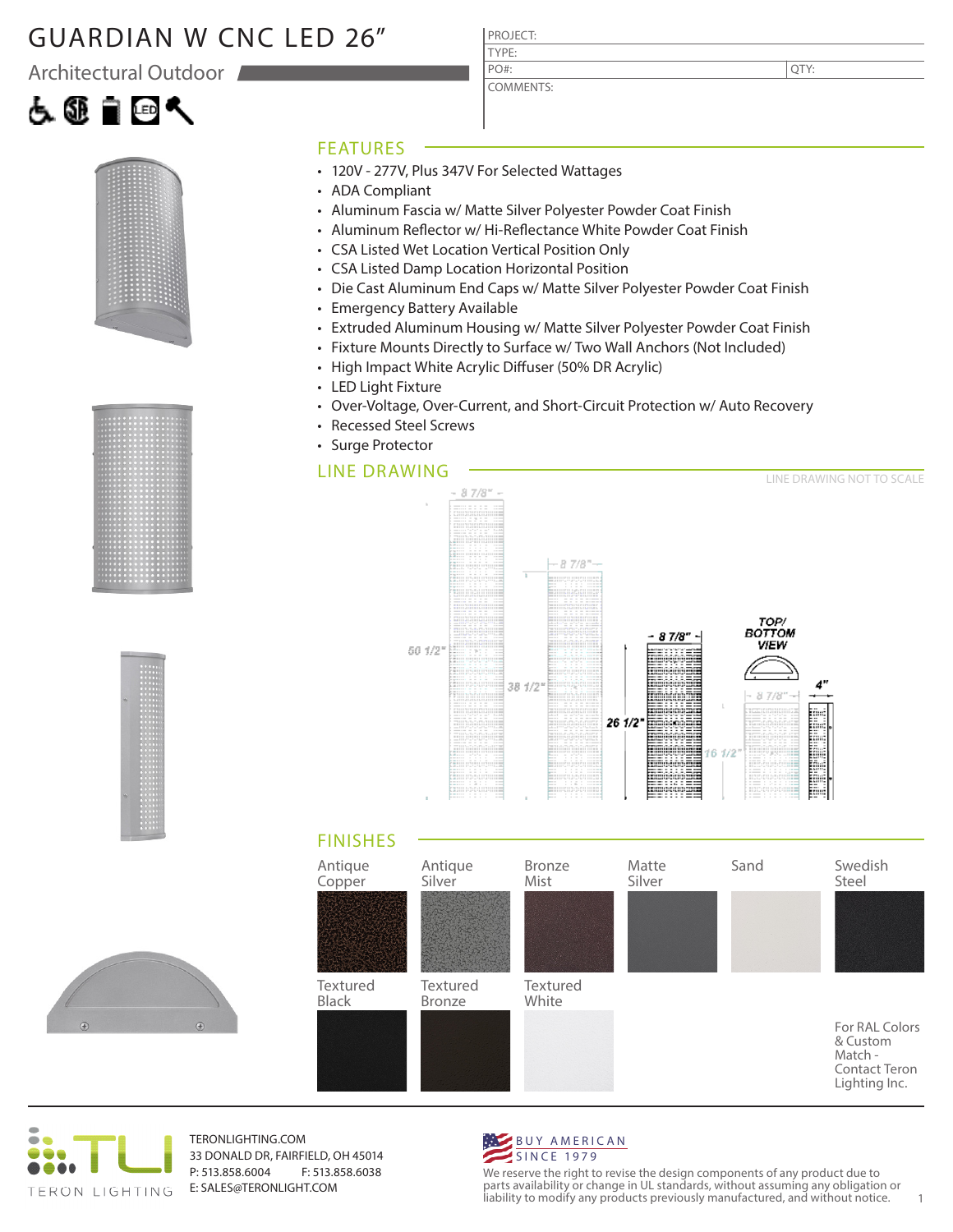# GUARDIAN W CNC LED 26"

Architectural Outdoor

# 占领自回气

Aesthetics & Options

| PROJECT:         |      |
|------------------|------|
| TYPE:            |      |
| $PO#$ :          | QTY: |
| <b>COMMENTS:</b> |      |

PRODUCT CODE SOURCE/WATTAGE VOLTAGE DIMMING DRIVER ORDER INFO Fixture Core GRDW24 - Guardian W 26" L18.0-TE500 - 18W @ 500mA ELV Dimming Driver L18.0-LE500 - 18W @ 500mA 2-Wire Dimming Driver (120V Only) L18.0-ZE500 - 18W @ Line Voltage 4-Wire Dimming Driver (Dimmable 0 - 10V) 120 - 277V 347V Available For L36.5 Only GRDW24 L18.0-TE500 120 - 277V Not Applicable Not Applicable

Example ^ (may not represent a manufacturable product)

#### TRIM  $\vert$  Finish  $\vert$  Color Temp  $\vert$  Options ORDER INFO PROD SOURCE Example ^ (may not represent a manufacturable product) OEL - Single End Window TEL - Twin End Windows (Both Ends) EB5 - Keystone KT-EMER-LED-5C-500 (18W Only , Ground Shipping Only) EB12 - Integral 12W Emergency Battery EBCA12 - Integral 12W Emergency Battery MSI - Steinel HFLUM2-WR Internal Motion Sensor SPD – Surge Protection Device 30K SPECS GRDW24 | L18.0 • 80 CRI Typ. • 30K - 3000K Color Temp • 2711 LED 30K - 3000K Color Temp 35K - 3500K Color Temp 40K - 4000K Color Temp 50K - 5000K Color Temp AC 30K AC - Antique Copper TB - Textured AS - Antique Silver BT - Bronze Mist SM - Matte Silver (Standard) SN - Sand SW - Swedish Steel Black BZ - Textured Bronze TW - Textured **White CNC** CNC

|                  | $\cdot$ 30K - 3000K<br>Color Temp<br>$\cdot$ 2711 LED<br>Source Lumens<br>• 150.6 LED Source<br>Lumens Per Watt |       |  |  |
|------------------|-----------------------------------------------------------------------------------------------------------------|-------|--|--|
|                  |                                                                                                                 |       |  |  |
|                  |                                                                                                                 |       |  |  |
| REPLACEMENT PART | PART NO                                                                                                         | NOTES |  |  |

Assembly

38216

2' Acrylic LED Lens 28216 (L18.0 is Dimmable From 120 - 230V)

Don't see the configuration you are looking for? Call us today at (513) 858-6004



TERONLIGHTING.COM 33 DONALD DR, FAIRFIELD, OH 45014 P: 513.858.6004 F: 513.858.6038 E: SALES@TERONLIGHT.COM



We reserve the right to revise the design components of any product due to parts availability or change in UL standards, without assuming any obligation or liability to modify any products previously manufactured, and without notice. 2